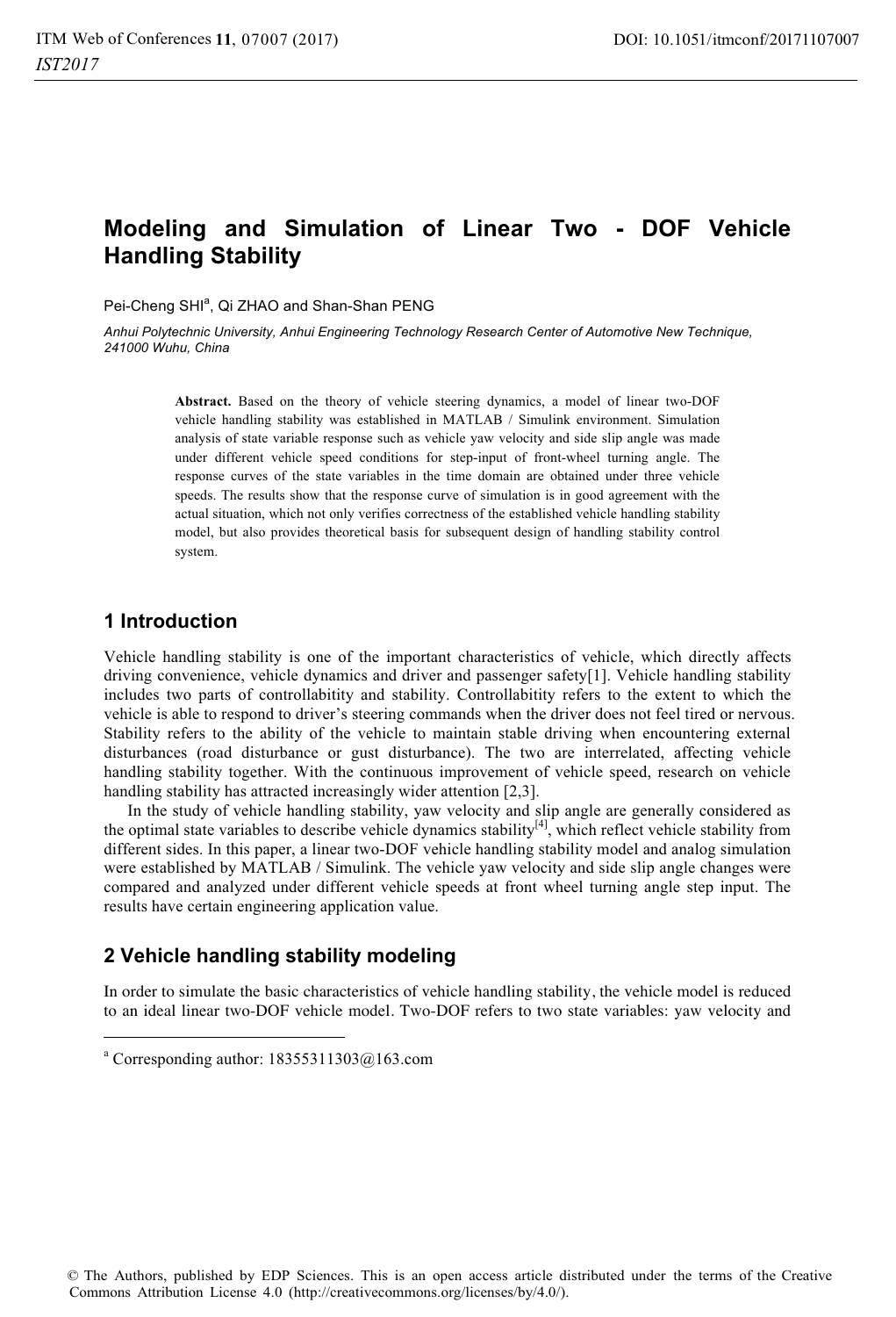side slip angle. The model assumes that vehicle only makes plane movement parallel to the ground. That is, vehicle displacement along z-axis, pitch angle around the y-axis and roll angle around x-axis are zero. Also, the origin of the vehicle coordinate system coincides with center of mass of vehicle. The simplified vehicle model is shown in Figure. 1.

The modeling is also based on the assumption that the driving force is not large and effect of ground tangential force on laterodeviation characteristic is not taken into account, effect of the air resistance is not considered, and tire characteristic changes of the left and right wheel tires due to load variation and aligning torque of the wheel are ignored.





In the Figure: *a*, *b* are respectively distance between the front and rear axles to the center of mass of the vehicle; *L* is vehicle wheelbase;  $\omega_r$  is vehicle yaw velocity;  $\delta$  is the front wheel angle;  $\beta$  is side slip angle;  $\alpha_1$  is the front wheel slip angle;  $\alpha_2$  is the rear wheel slip angle; *m* is the total weight;  $v_1$  is velocity at center of mass; *v* is  $v_1$  component at time *t* on oy axis; *u* is  $v_1$  component at time *t* on ox axis;  $F_{y1}$ ,  $F_{y2}$  are respectively cornering force of the ground on the front and rear wheel;  $\zeta$  is the angle between the front wheel speed direction and the ox axis; *O* is the origin of the coordinate axis; *C* is the center of mass of vehicle; *O´* is the instantaneous steering center.

#### **2.1 Establish differential equation of vehicle dynamics**

According to the above-mentioned modeling analysis, the differential equation of vehicle motion at front wheel angle step input can be deduced as follows:

$$
\begin{cases}\n(k_1 + k_2)\beta + \frac{1}{u}(ak_1 - bk_2)\omega_r - k_1\delta = m(v + u\omega_r) \\
(ak_1 - bk_2)\beta + \frac{1}{u}(a^2k_1 + b^2k_2)\omega_r - ak_1\delta = I_z\omega_r\n\end{cases}
$$
\n(1)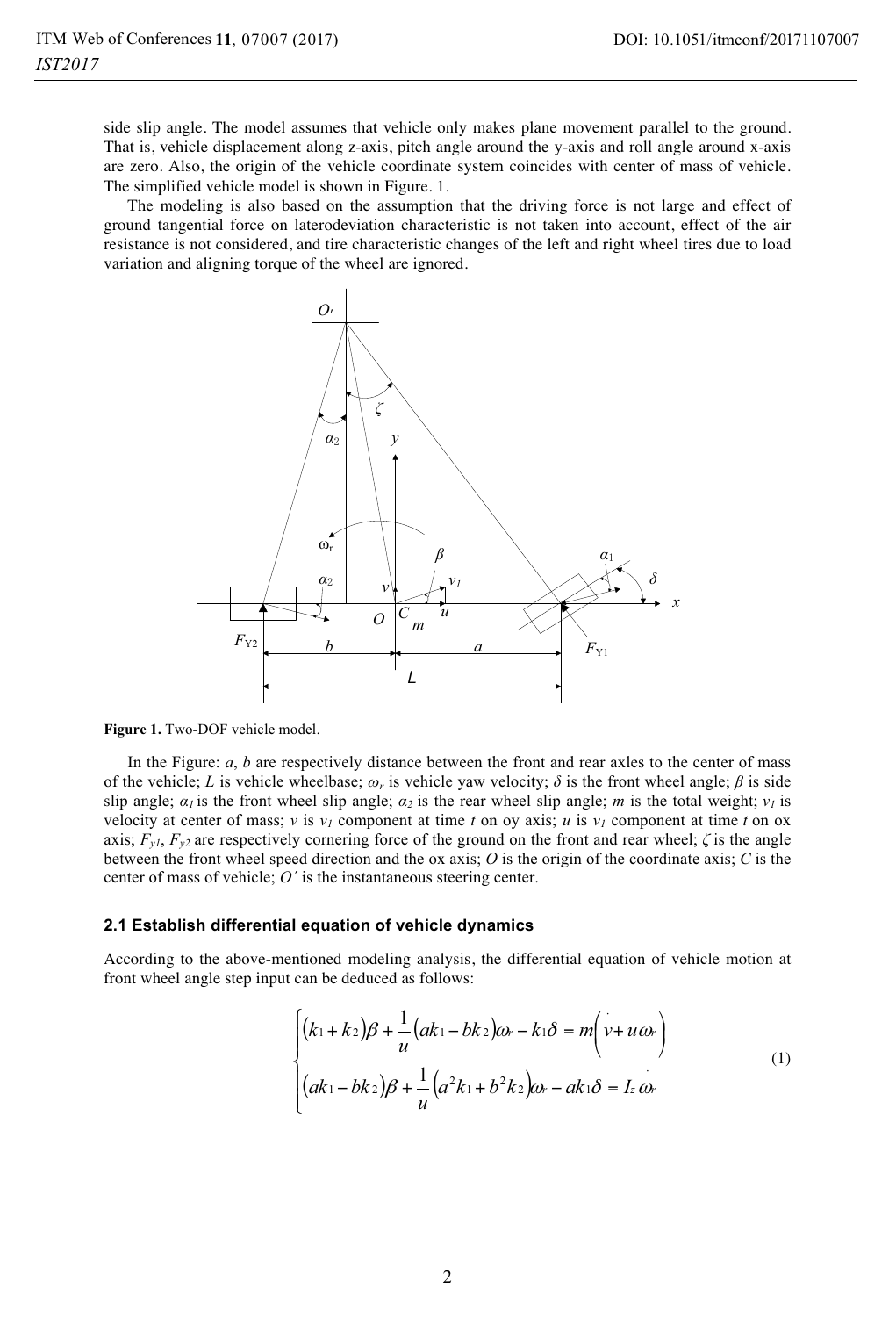### **2.2 Two-DOF vehicle model Based on Simulink**

According to formula (1), Two-DOF vehicle simulation model established in Matlab / Simulink software environment is shown in Figure.2. The assignment of each parameter is shown in Table 1.

| Model parameter                             | Value |
|---------------------------------------------|-------|
| Mass $m(Kg)$                                | 1000  |
| Rotational inertia $Iz(Kgm^2)$              | 2800  |
| Distance from centroid to front axle $a(m)$ | 13    |
| Distance from centroid to rear axle $b(m)$  | 1.2   |
| Front wheel cornering stiffness k1(N/rad)   | 51000 |
| Rear wheel cornering stiffness $k2(N/rad)$  | 45000 |

**Table 1.** Two-DOF vehicle model simulation parameters



**Figure 2.** Simulation model of two-DOF vehicle.

### **3 Simulation analysis**

According to the established simulation model, we set the front wheel turning angle input as the angular step signal, the amplitude is 0.4rad, and the simulation time is 5s. The response curve of the yaw velocity and side slip angle at three different vehicle speeds are obtained, as shown in Figure.3, 4.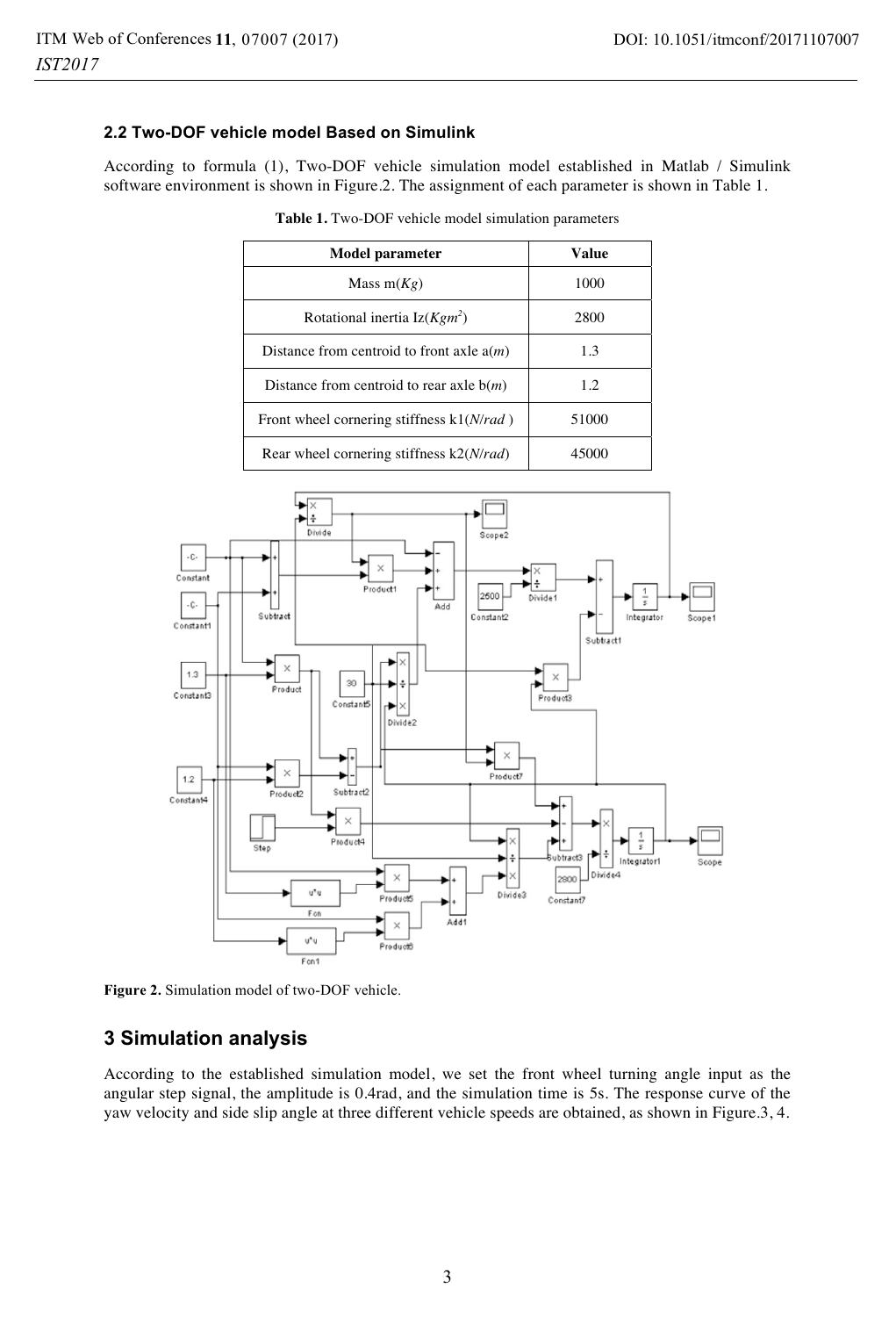

**Figure 4.** Curve of side slip angle.

It can be seen from Figure. 3 that, after a given angular step input, the vehicle yaw velocity response curve changes with the speed change. When the vehicle speed is 10m / s, the yaw rate reaches stable at about 0.3s after slight fluctuation and the steady state value is about 2rad / s, and the steady state response time is short. It can be seen from Figure.4 that when the vehicle speed is  $10m/s$ , the vehicle side slip angle is stable at about 0.3s, and the steady state value is about 0.28rad. When the vehicle speed is 30m / s, the yaw rate reaches stable at about 1s, and the steady state value is about 4.8rad / s, the yaw velocity fluctuates more at high speed than low speed, and the steady-state response time becomes longer; The side slip angle is stable at 1.3s, and the steady state value is about -1.01rad, which is much higher than the value when the vehicle speed is 10m / s.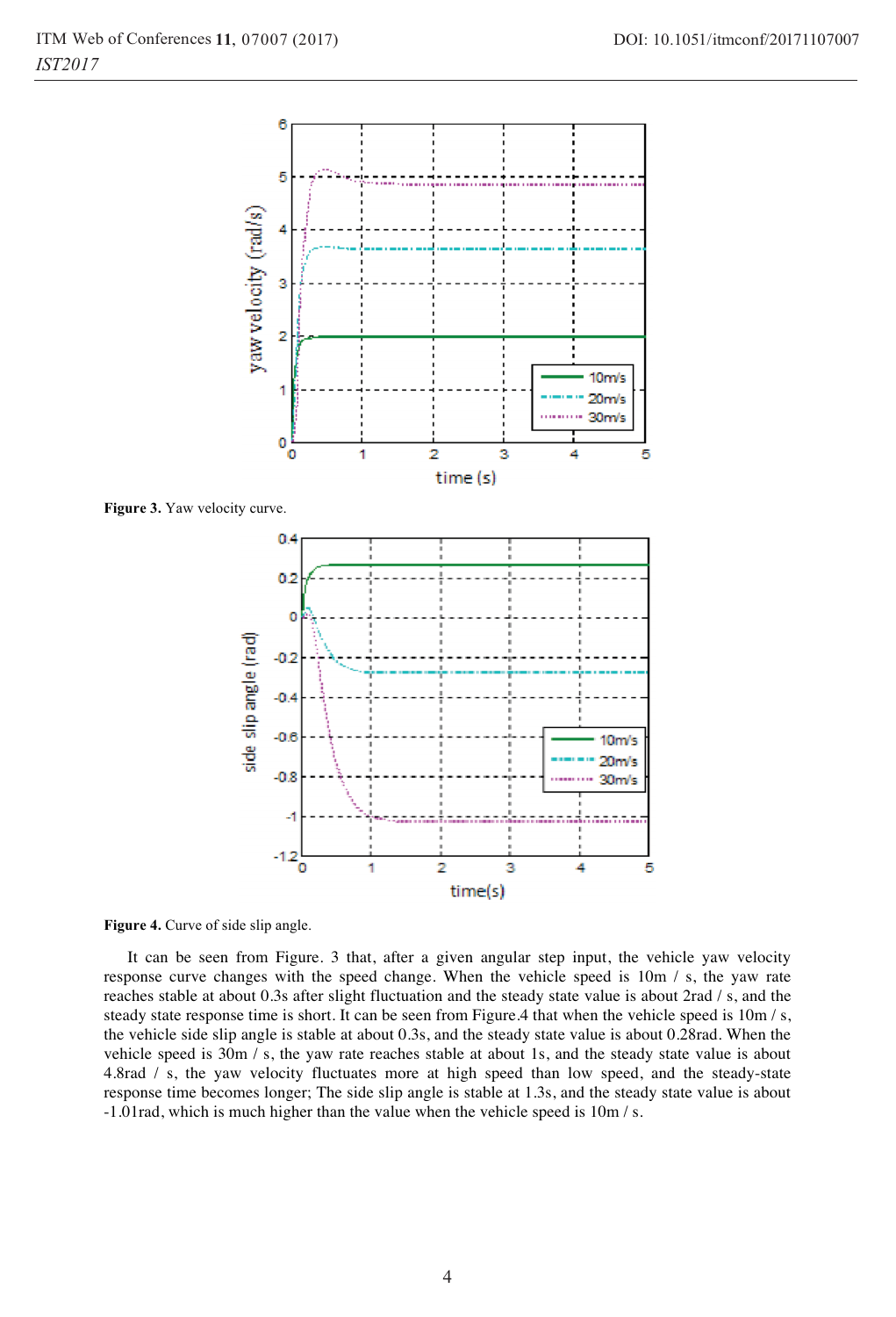From the above analysis, we can see that when driving at a lower speed, vehicle enjoys better transient response characteristics. With the increase of vehicle speed, the response amplitude of yaw velocity and side slip angle becomes larger and the stabilization time becomes longer. This rule is in good agreement with the actual situation, which verifies correctness of the established model. Subsequently, the model can be used for vehicle handling stability control algorithm and experimental research.

## **Conclusion**

Vehicle handling stability has a direct impact on steering characteristics, power output characteristics, driving safety, etc., so it is necessary to carry out further research on it. Based on the theory of vehicle handling stability, a simulation model of linear two-DOF vehicle handling stability is established. The model can be used to analyze the yaw velocity and side slip angle response at front wheel corner step input at any given vehicle speed. Through analysis of the simulation results, it can be seen that the response cure of vehicle yaw velocity and side slip angle in the time domain simulated by the model can more intuitively reflect change of vehicle handling stability, which has a certain reference value for the future experimental study.

### **Acknowledgement**

The authors would like to thank Anhui province science and technology research key project (Grant No. 1604a0902158) and Anhui university scientific research platform innovation team building projects (2016-2018).

### **References**

- 1. J. Liu. Dynamics Model and Simulation Analysis of Half-car Suspension Based on MATLAB/Simulink, J. Journal of Jiamusi University(Natural Science Edition), (06): 948-951. ( 2015)
- 2. J. Li, S.H. Yuan, D.M. Ju, R.Y. Li. Research on Test Methods for Special Vehicle Handling and Stability Based on Dynamics Simulation, J. Acta Armamentarii, (02): 262-267. (2014)
- 3. W. Huang, X.H. Wang, M. Zhang. Simulation on Handling Stability of Mult-iaxle Steering Vehicle, J. Tractor & Farm Transporter, (01): 70-73+81. (2011)
- 4. F.B. Bao. Analysis based on Vehicle Handling Stability, J. Western China Communications Science & Technology, (11):75-79. (2011)
- 5. Q.D. Wang, G.H. Zhang, W.W. Chen, H. Zhu. A Study of Vehicle Dynamics Stability Control Based on Variable Structure Control, J. China Mechanical Engineering, (05): 622-626. ( 2009)
- 6. H. Wang, L. Yang, S.H. He, C.W. Peng. Co-simulating the Vehicle Controlling Stability Based on ADAMS and MATLAB, J. Agricultural Equipment & Vehicle Engineering, (08): 38-41. (2012)
- 7. T.J. Chen, Y. Chen, F. Zhao, Q.L. Zhou. Control and Simulation Analysis of Handling and Stability of Electric Vehicle with All Motorized Wheels, J. Journal of System Simulation, (12): 3033-3038. (2013)
- 8. S. Chen, S. Meng, G. Li, Y.Y. Qin, X.Z. Qu. The Study on Co-Simulation Modeling of Automobile Ride and Handling, J. Agricultural Equipment & Vehicle Engineering, (04): 12-16. (2016)
- 9. X.W. Han, F. He, Y.D. Zhang, J.S. Chen. Roll Stability Analysis of Heavy Vehicles Based on Fuzzy Control, J. Coal Mine Machinery, (04): 7-9. (2016)
- 10. W.P. Li, S.J. Mo, J. Xiao, B.Z. Zhang. Control and Optimization of Vehicle Roll Stability with Considering of Ride Comfort, J. Computer Simulation, (08): 180-184. ( 2015)